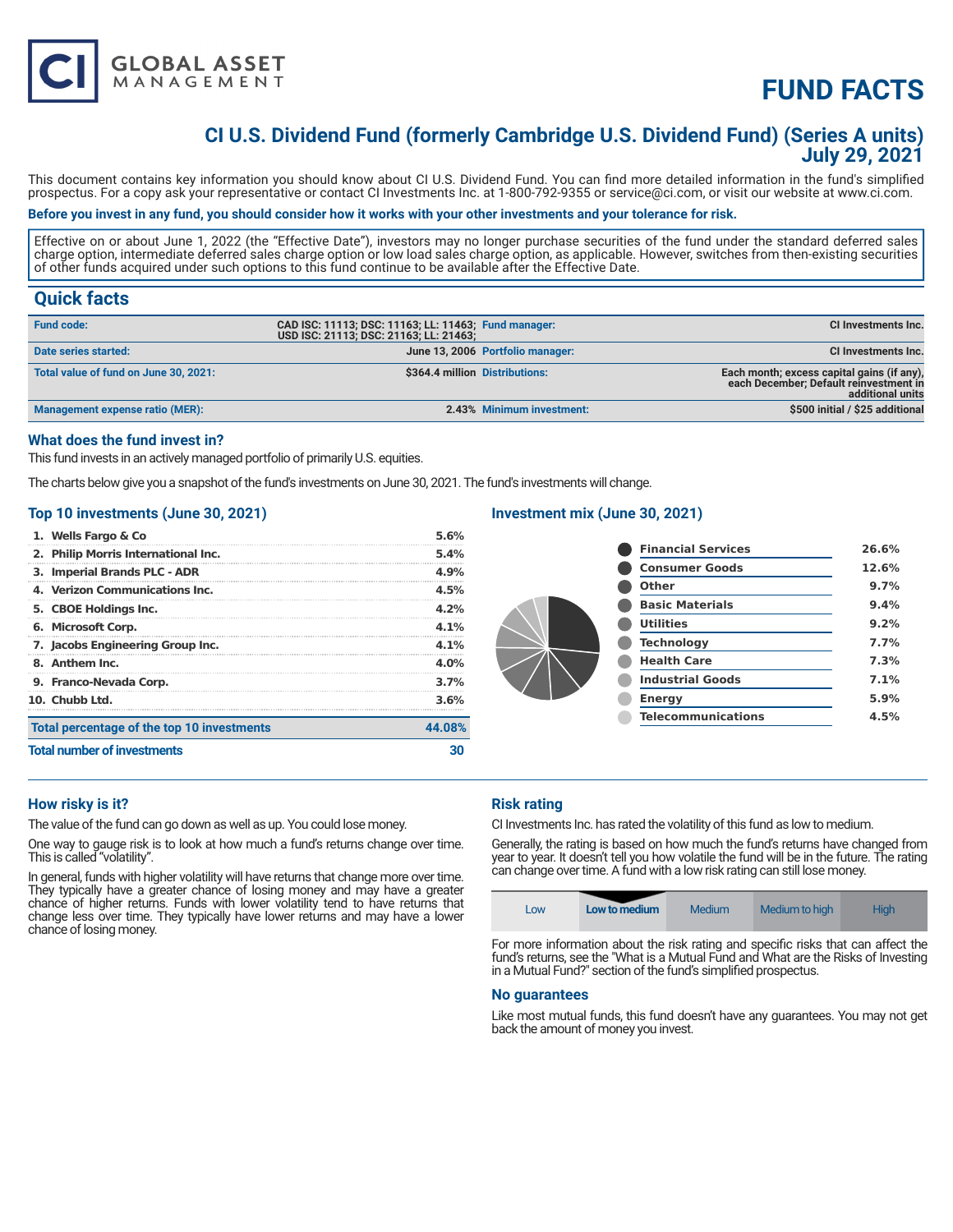## **CI U.S. Dividend Fund (formerly Cambridge U.S. Dividend Fund) (Series A units)**

#### **How has the fund performed?**

This section tells you how Series A securities of the fund have performed over the past 10 calendar years. Returns are after expenses have been deducted. These expenses reduce the fund's returns.

#### **Year-by-year returns**

This chart shows how Series A securities of the fund performed in each of the past 10 calendar years. This fund series has not dropped in value in the last 10 calendar years. The range of returns and change from year to year can help you assess how risky the fund has been in the past. It does not tell you how the fund will perform in the future.



#### **Best and worst 3-month returns**

This table shows the best and worst returns for Series A securities of the fund in a 3- month period over the past 10 calendar years. The best and worst 3-month returns could be higher or lower in the future. Consider how much of a loss you could afford to take in a short period of time.

|                     | <b>Return</b> | 3 months ending | If you invested \$1,000 at the beginning of the period |
|---------------------|---------------|-----------------|--------------------------------------------------------|
| <b>Best return</b>  | 12.9%         | March 31, 2013  | Your investment would be \$1,129.                      |
| <b>Worst return</b> | -17.6%        | March 31, 2020  | Vour investment would be \$824.                        |

#### **Average return**

As at June 30, 2021, a person who invested \$1,000 in this series of units of the fund 10 years ago now has \$3,172. This works out to an annual compound return of 12.2%.

## **Who is this fund for?**

#### **This fund may be suitable for you if you:**

- are seeking capital preservation and modest capital appreciation through investments in high quality U.S. equities
- are investing for the medium and/or long term
- can tolerate low to medium risk

### **A word about tax**

In general, you'll have to pay income tax on any money you make on a fund. How much you pay depends on the tax laws of where you live and whether you hold the fund in a registered plan, such as a Registered Retirement Savings Plan or a Tax-Free Savings Account.

Keep in mind that if you hold your fund in a non-registered account, fund distributions are included in your taxable income, whether you get them in cash or have them reinvested.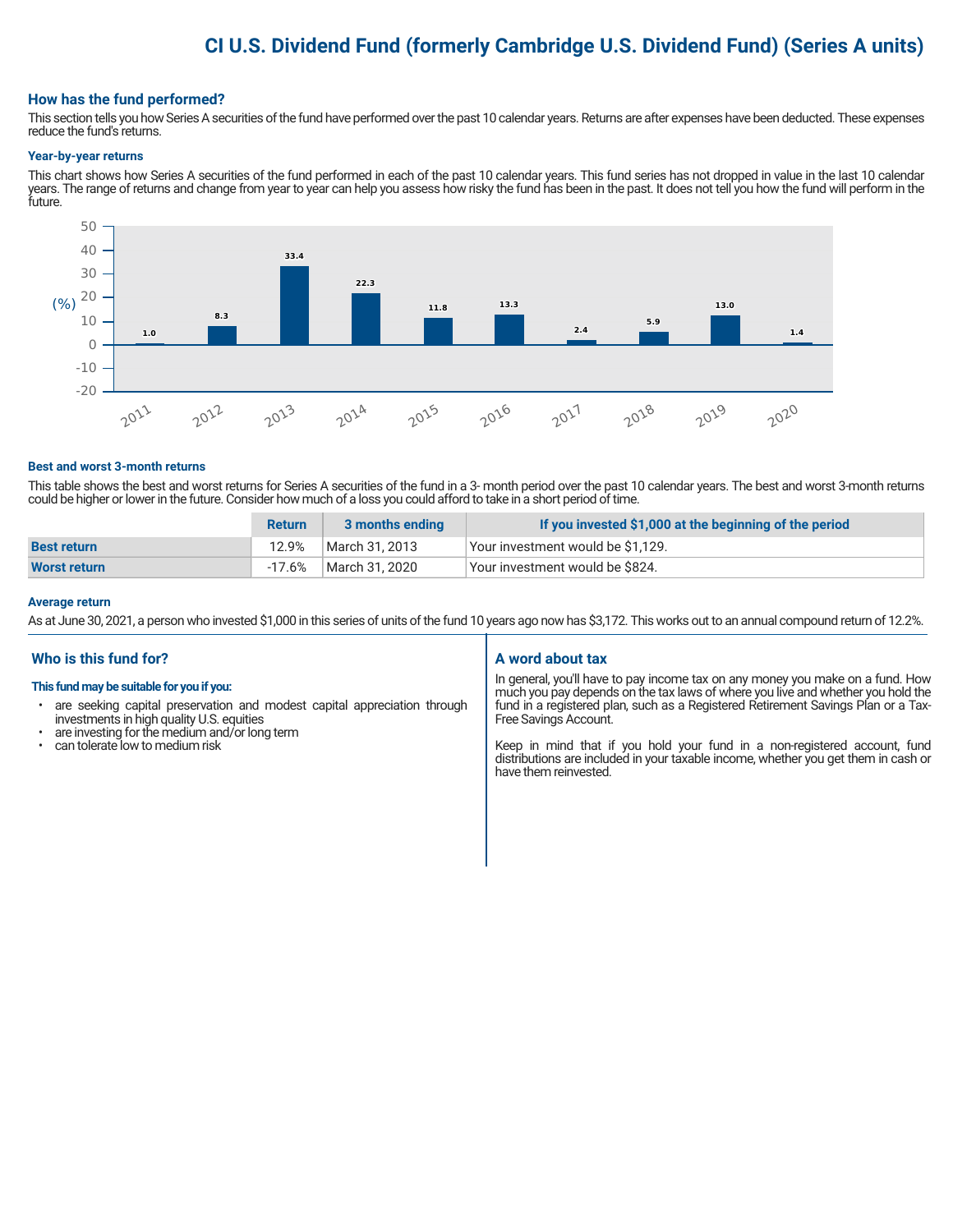## **CI U.S. Dividend Fund (formerly Cambridge U.S. Dividend Fund) (Series A units)**

#### **How much does it cost?**

The following tables show the fees and expenses you could pay to buy, own and sell Series A securities of the fund. The fees and expenses — including any commissions — can vary among series of a fund and among funds. Higher commissions can influence representatives to recommend one investment over another. Ask about other funds and investments that may be suitable for you at a lower cost.

#### **1. Sales charges**

You may have to choose a sales charge option when you buy Series A securities of the fund. Ask about pros and cons of each option.

| What you pay                           |                                                     | <b>How it works</b>                                                                                                                                                                                                                                                                     |
|----------------------------------------|-----------------------------------------------------|-----------------------------------------------------------------------------------------------------------------------------------------------------------------------------------------------------------------------------------------------------------------------------------------|
| in percent (%)                         | in dollars<br>(S)                                   |                                                                                                                                                                                                                                                                                         |
| Initial sales charge                   |                                                     |                                                                                                                                                                                                                                                                                         |
| 0 to 5.0% of the amount you buy        | \$0 to<br>\$50.00 on<br>every<br>\$1,000 you<br>pay | You and your representative decide on the rate.<br>The initial sales charge is deducted from the amount you buy. It goes to your representative's firm as a commission.                                                                                                                 |
| <b>Standard deferred sales charges</b> |                                                     |                                                                                                                                                                                                                                                                                         |
| If you sell within:                    | \$0 to<br>\$55.00 on                                | The standard deferred sales charge is a set rate and is deducted from the amount you sell based on the initial cost and<br>number of those securities.                                                                                                                                  |
| 1 year of buying                       | every<br>5.5%<br>\$1,000 of<br>original             | When you buy the fund, we pay your representative's firm a commission of 5%. Any standard deferred sales charge you pay<br>when you sell the fund goes to us.<br>You can sell up to 10% of your securities each year without paying a standard deferred sales charge subject to certain |
| 2 years of buying                      | 5.0%<br>cost you                                    | restrictions ("10% free redemption right"). Your 10% free redemption right is reduced by the equivalent number of securities                                                                                                                                                            |
| 3 years of buying                      | sell<br>5.0%                                        | you would have received if you had reinvested any cash distributions you received during the calendar year. If you exercised<br>your 10% redemption right and redeem your securities before the standard deferred sales charge schedule has expired, your                               |
| 4 years of buying                      | 4.0%                                                | standard deferred sales charge on a full redemption would be the same as if you had not redeemed securities under your<br>10% free redemption right.                                                                                                                                    |
| 5 years of buying                      | 4.0%                                                | If you hold the fund in a non-registered account, if applicable, you can ask to receive cash distributions which are not<br>$\bullet$<br>subject to standard deferred sales charges.                                                                                                    |
| 6 years of buying                      | 3.0%                                                | You can switch between standard deferred sales charge funds at any time without paying this sales charge. The standard<br>deferred sales charge schedule will be based on the date you bought securities of the first fund and the rates and duration                                   |
| 7 years of buying                      | 2.0%                                                | of such schedule shall continue to apply.                                                                                                                                                                                                                                               |
| After 7 years                          | 0.0%                                                | Your securities will be converted into the initial sales charge option after the expiry of the standard deferred sales charge<br>schedule if you qualify for CI Prestige (and if available for your securities) and such securities will participate in CI Prestige.                    |
|                                        |                                                     |                                                                                                                                                                                                                                                                                         |
| Intermediate deferred sales charges    |                                                     |                                                                                                                                                                                                                                                                                         |
| If you sell within:                    | \$0 to<br>\$55.00 on<br>every                       | The intermediate deferred sales charge is a set rate and is deducted from the amount you sell based on the initial cost and<br>number of those securities.<br>When you buy the fund, we pay your representative's firm a commission of 4%. Any intermediate deferred sales charge you   |
| 1 year of buying                       | 5.5%<br>\$1,000 of<br>original                      | pay when you sell the fund goes to us.<br>You can sell up to 10% of your securities each year without paying an intermediate deferred sales charge subject to certain                                                                                                                   |
| 2 years of buying                      | 5.0%<br>cost you                                    | restrictions. Your 10% free redemption right is reduced by the equivalent number of securities you would have received if                                                                                                                                                               |
| 3 years of buying                      | sell<br>4.5%                                        | you had reinvested any cash distributions you received during the calendar year. If you exercised your 10% redemption right<br>and redeem your securities before the intermediate deferred sales charge schedule has expired, your intermediate deferred                                |
| 4 years of buying                      | 4.0%                                                | sales charge on a full redemption would be the same as if you had not redeemed securities under your 10% free redemption<br>riaht.                                                                                                                                                      |
| 5 years of buying                      | 3.5%                                                | If you hold the fund in a non-registered account, if applicable, you can ask to receive cash distributions which are not<br>subject to intermediate deferred sales charges.                                                                                                             |
| 6 years of buying                      | 3.0%                                                | You can switch between intermediate deferred sales charge funds at any time without paying this sales charge. The<br>intermediate deferred sales charge schedule will be based on the date you bought securities of the first fund and the rates                                        |
| 7 years of buying                      | 1.5%                                                | and duration of such schedule shall continue to apply.<br>Your securities will be converted into the initial sales charge option after the expiry of the intermediate deferred sales                                                                                                    |
| After 7 years                          | 0.0%                                                | charge schedule if you qualify for CI Prestige (and if available for your securities) and such securities will participate in CI                                                                                                                                                        |
|                                        |                                                     | Prestige.                                                                                                                                                                                                                                                                               |
| Low-load sales charges                 |                                                     |                                                                                                                                                                                                                                                                                         |
| If you sell within:                    | \$0 to<br>\$30.00 on                                | The low-load sales charge is a set rate and is deducted from the amount you sell based on the initial cost and number of<br>those securities.                                                                                                                                           |
|                                        | every                                               | When you buy the fund, we pay your representative's firm a commission of up to 2.5%. Any low-load sales charge you pay                                                                                                                                                                  |
| 1 year of buying                       | \$1,000 of<br>3.0%<br>original<br>2.5%              | when you sell the fund goes to us.<br>If you hold the fund in a non-registered account, if applicable, you can ask to receive cash distributions which are not                                                                                                                          |
| 2 years of buying<br>3 years of buying | cost you<br>sell<br>2.0%                            | subject to low-load sales charges.<br>You can switch between low-load sales charge funds at any time without paying this sales charge. The low-load sales                                                                                                                               |
| After 3 years                          | 0.0%                                                | charge schedule will be based on the date you bought securities of the first fund and the rates and duration of such<br>schedule shall continue to apply.                                                                                                                               |
|                                        |                                                     | Your securities will be converted into the initial sales charge option after the expiry of the low-load sales charge schedule if<br>you qualify for CI Prestige (and if available for your securities) and such securities will participate in CI Prestige.                             |